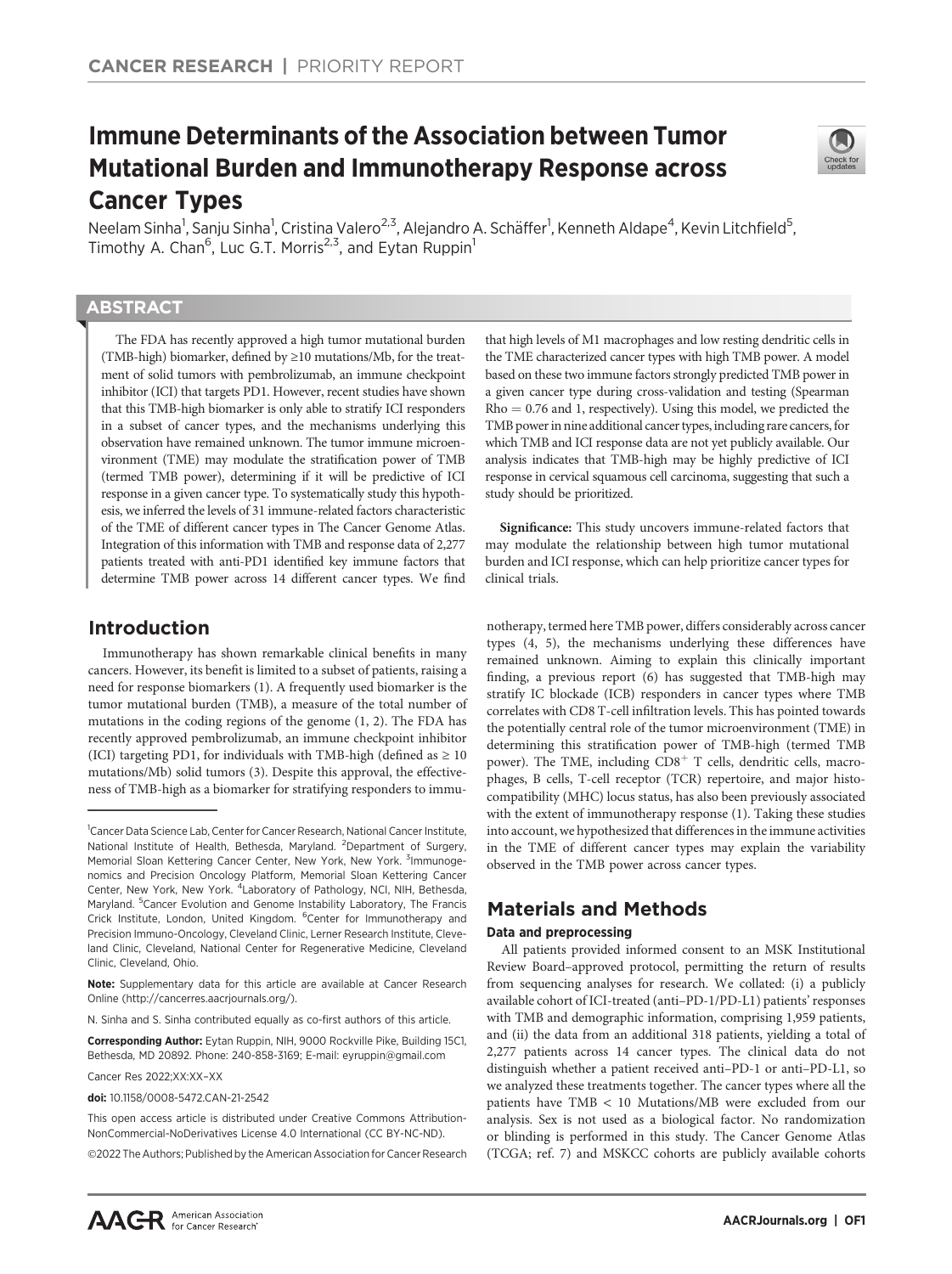used in this study. We downloaded the mutation calls for the MSKCC from<https://www.cbioportal.org/>. We downloaded the omics data to compute immune-related factors levels in the TCGA (7) cohort from [https://xenabrowser.net/datapages/?cohort](https://xenabrowser.net/datapages/?cohort=TCGA%20Pan-Cancer%20(PANCAN)&removeHub=https%3A%2F%2Fxena.treehouse.gi.ucsc.edu%3A443)=[TCGA%20Pan-](https://xenabrowser.net/datapages/?cohort=TCGA%20Pan-Cancer%20(PANCAN)&removeHub=https%3A%2F%2Fxena.treehouse.gi.ucsc.edu%3A443)[Cancer%20\(PANCAN\)&removeHub](https://xenabrowser.net/datapages/?cohort=TCGA%20Pan-Cancer%20(PANCAN)&removeHub=https%3A%2F%2Fxena.treehouse.gi.ucsc.edu%3A443)=[https%3A%2F%2Fxena.treehouse.](https://xenabrowser.net/datapages/?cohort=TCGA%20Pan-Cancer%20(PANCAN)&removeHub=https%3A%2F%2Fxena.treehouse.gi.ucsc.edu%3A443) [gi.ucsc.edu%3A443.](https://xenabrowser.net/datapages/?cohort=TCGA%20Pan-Cancer%20(PANCAN)&removeHub=https%3A%2F%2Fxena.treehouse.gi.ucsc.edu%3A443)

### Computing TMB power for each cancer type

TMB power denotes the ability of TMB biomarkers to stratify responders versus nonresponders to anti–PD-1. We computed TMB power separately for three different forms of therapy response information: objective response rate (ORR), overall survival (OS), and progression-free survival (PFS). In the case of ORR, TMB power is defined as the odds ratio (OR) of response rate between TMB-high versus low group. If OS or PFS is available, we defined the TMB power as the ratio of death rate between TMB-high versus low group (1/hazard ratio (HR) of survival). Throughout the study, we report FDR-corrected P values.

### Mean levels of immune factors across samples of a cancer type

These levels were mined from our previous publication (8) where a detailed methodology is provided. Please refer to the method section of ref. 8. To summarize, we classified immune-related factors into the following three types: (i) tumor neoantigen, (ii) tumor immune microenvironment, (iii) checkpoint target.

### Tumor neoantigen

TMB was determined based on whole-exome sequencing (WES) data of TCGA samples. downloaded from UCSC Xena browser [\(https://](https://xenabrowser.net/datapages/?dataset=GDC-PANCAN.somaticsniper_snv.tsv&host=https%3A%2F%2Fgdc.xenahubs.net&removeHub=https%3A%2F%2Fxena.treehouse.gi.ucsc.edu%3A443) [xenabrowser.net/datapages/?dataset=GDC-PANCAN.somaticsniper\\_](https://xenabrowser.net/datapages/?dataset=GDC-PANCAN.somaticsniper_snv.tsv&host=https%3A%2F%2Fgdc.xenahubs.net&removeHub=https%3A%2F%2Fxena.treehouse.gi.ucsc.edu%3A443) [snv.tsv&host=https%3A%2F%2Fgdc.xenahubs.net&removeHub=](https://xenabrowser.net/datapages/?dataset=GDC-PANCAN.somaticsniper_snv.tsv&host=https%3A%2F%2Fgdc.xenahubs.net&removeHub=https%3A%2F%2Fxena.treehouse.gi.ucsc.edu%3A443) [https%3A%2F%2Fxena.treehouse.gi.ucsc.edu%3A443](https://xenabrowser.net/datapages/?dataset=GDC-PANCAN.somaticsniper_snv.tsv&host=https%3A%2F%2Fgdc.xenahubs.net&removeHub=https%3A%2F%2Fxena.treehouse.gi.ucsc.edu%3A443)). TMB is defined as the total number of nonsynonymous single-nucleotide variants in each patient tumor. Intertumor heterogeneity was calculated using ABSOLUTE and the neoantigens were identified based on the neopeptides predicted to bind to MHC-I ([https://gdc.cancer.gov/about](https://gdc.cancer.gov/about-data/publications/panimmune)[data/publications/panimmune](https://gdc.cancer.gov/about-data/publications/panimmune)).

### Tumor immune microenvironment

Immune cell abundance was determined by applying a CIBER-SORT (9). The cytolytic score is a measure of local immune cytolytic activity calculated by the geometric mean of gene expression of granzyme A (GZMA) and perforin (PRF1). TCR diversity was estimated from RNA sequencing (RNA-seq) using Shannon entropy and downloaded from the GDC pan-immune data portal ([https://gdc.](https://gdc.cancer.gov/about-data/publications/panimmune) [cancer.gov/about-data/publications/panimmune\)](https://gdc.cancer.gov/about-data/publications/panimmune).

## Checkpoint targets: PD-L1 expression

PD-L1 protein expression in each patient tumor was downloaded from the UCSC Xena browser ([https://pancanatlas.xenahubs.net/](https://pancanatlas.xenahubs.net/download/TCGARPPA-pancan-clean.xena.gz) [download/TCGARPPA-pancan-clean.xena.gz](https://pancanatlas.xenahubs.net/download/TCGARPPA-pancan-clean.xena.gz)).

We removed three immune factors, "active dendritic cells," "resting NK cells," and "active mast cell," from our initial set of 33 immune factors, due to low variance (0 in more than 50% of cancer types). In addition to these immune-related factors, we added sex ratio (Male to Female ratio) as a factor, to check the association between sex and TMB power (Total Immune Factors  $= 31$ ).

## Finding the immuno-modulators of TMB power

The correlation between TMB power and the mean level of 31 immune-related factors was calculated. We ranked the modulators by the correlation between their mean levels and TMB power across cancer types in three different analyses: (i) We considered three different measures of outcomes (OS, PFS, ORR) to compute TMB power, (ii) We considered the correlations obtained both across all cancer types and those obtained considering only cancer types with significant HR/OR ratios, and finally, (iii) We measured both Pearson and Spearman correlations. We computed an average rank across these analyses and decided to focus and highlight the top and bottom two ranked modulators based on the correlation strength. We considered both Pearson and Spearman correlations, as both methods have limitations. The former is susceptible to outliers and the latter does not take into account the effect size.

# Multivariate regression model to predict TMB power

We next built a multivariate linear regression model based on the above four modulators, using a standard leave-one-out crossvalidation method. Here, we built a model using all possible combinations of features exhaustively and the performance of the prediction was evaluated based on Spearman rank correlation (rho). Using the best model, we next predicted TMB power for 17 additional cancer types where it is unknown. Among these, we noted that feature values are in the interpolation range, i.e., the range on which our model was trained, for only 9 of 17 cancer types and thus we restricted our prediction for these cancer types.

### Data availability

The study's scripts and data are provided to replicate each step of results and plots in GitHub repository: [https://github.com/ruppinlab/](https://github.com/ruppinlab/Immune_determinant_for_power_of_TMB) [Immune\\_determinant\\_for\\_power\\_of\\_TMB](https://github.com/ruppinlab/Immune_determinant_for_power_of_TMB). We also generated and provided a standard and executable research package at the codeocean: [https://codeocean.com/capsule/7166680.](https://codeocean.com/capsule/7166680) Genomic and clinical data from the MSK-IMPACT cohort used for these analyses are available as Supplementary Table S1. Requests for additional data from this cohort should be directed to either the corresponding author or Luc Morris per MSK's clinical and genomic data sharing policies.

# Results

To study this hypothesis, we first collated the largest publicly available cohort of ICI-treated (anti-PD1/anti-PDL1) patient's responses with TMB and demographic information (Supplementary Table S2), comprising 1,959 patients (4, 5, 10, 11) together with an additional new cohort of 318 patients, comprising a total of 2,277 patients across 14 cancer types (Supplementary Table S1, includes patient ages). Analyzing this combined cohort, we first aimed to depict the association between TMB-high and patients' response to ICI in each cancer type. To this end, we computed the difference in OS between patients with high TMB versus low TMB, i.e., the HR of survival, in each cancer type (Fig. 1A). The HR is significantly < 1 for 8 of 14 cancer types (using FDR < 0.1 as a significance threshold), testifying to overall higher survival in patients with TMB-high, however, its magnitude varies considerably across cancer types. In pancreatic adenocarcinoma (PAAD), the HR is significantly greater than 1 (FDR < 0.1) presenting evidence against the usage of the TMB-high biomarker to select patients. A similar trend and variability are observed for PFS (Supplementary Fig. S1). Repeating this analysis using the tumor response status and computing the OR of ORR, the radiological assessment of the tumor burden after treatment, between TMB-high versus low TMB patients, 5 of 11 cancer types have a significant  $OR > 1$  (FDR < 0.1; Fig. 1B), testifying to a higher response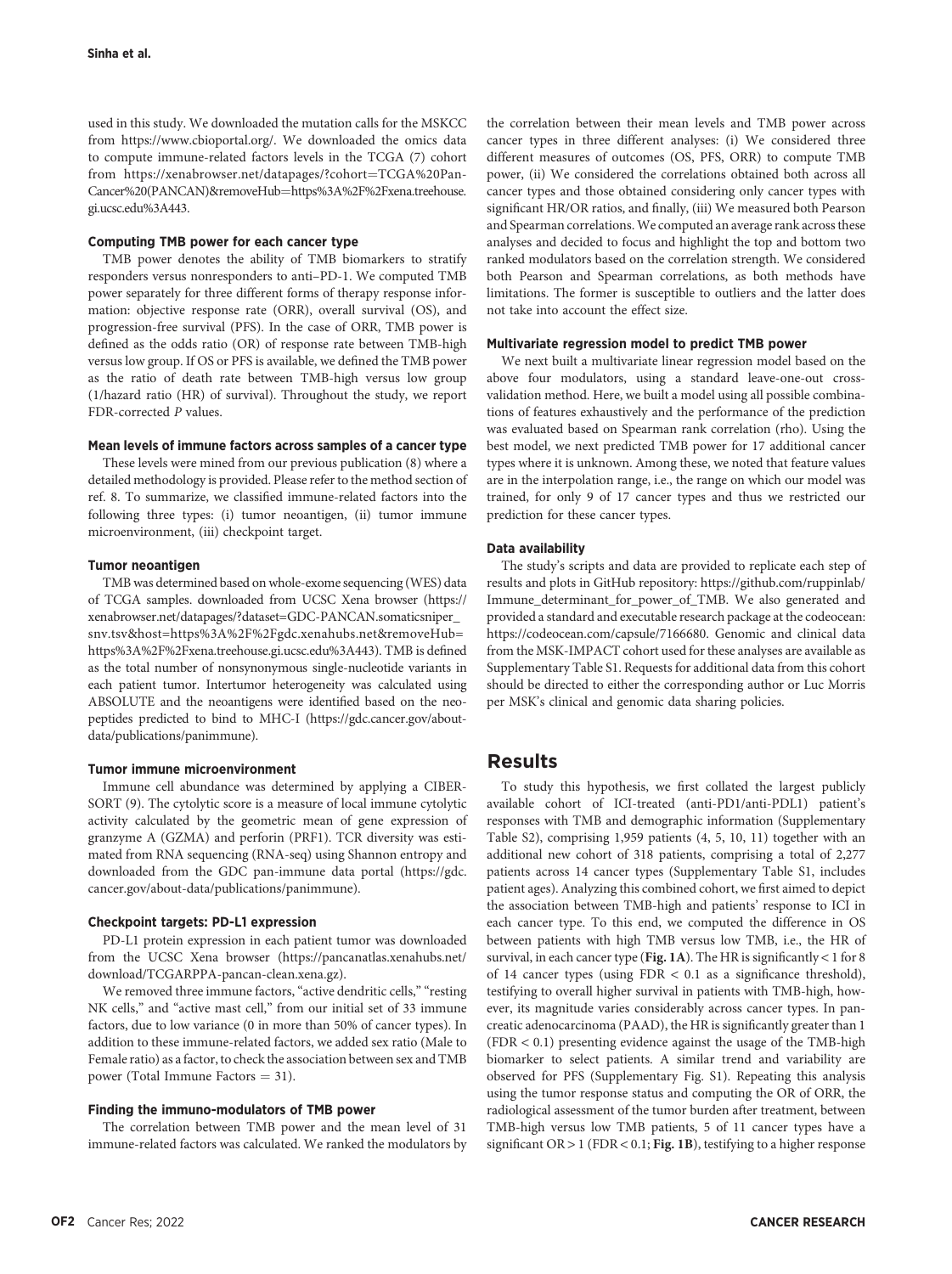#### Figure 1.

ICI response of TMB-high versus TMB low groups for different cancer types. A, HR of OS ( $x$ -axis) between patients with high versus low TMB computed using a Cox regression model. Cancer types having a significant HR are colored blue versus red, denoting cancer types for which the HR is not significant. Error bars represent the 95% confidence interval (CI) and  $P$  values were computed using a log-rank test. Cancer type abbreviations follow those used in TCGA (7). The number of patients with each cancer type is provided in the second column. The number of patients in the High TMB group (for each cancer type) is provided in the third column. **B**, The results of a similar analysis using response status and the OR. Renal cell carcinoma (KIRC) is not reported in A, as its HR cannot be computed confidently. FDR corrected P value is provided in the 5th column; the 6th and 7th columns represent the CI range.



rate in patients with TMB-high, but not in all cancer types. These observations are in line with previous findings (4, 5), showing that the TMB-high biomarker based on a universal FDA-approved cutoff is predictive of response only in a subset of cancer types, with variable predictive power. We quantify the stratification power of TMB in identifying immunotherapy responders (termed TMB power) in each cancer type as 1/HR in terms of OS or PFS and OR in terms of tumor response.

We next quantified the mean levels of various immune-related factors in the TME of a given cancer type. To this end, we mined WES and RNA-seq data of pretreated samples for the above 14 cancer types from TCGA. In each cancer type, we estimated the mean levels of 31 different immune-related factors (Supplementary Table S3) which have been previously reported to be associated with ICI response (8). Those include (i) tumor neoantigen characteristics, including neoantigen hydrophobicity, intratumor heterogeneity, and neoantigen burden; (ii) TME characteristics, including the abundance of different immune cells, the cytolytic score, T-cell exhaustion, and IFNg signatures, and TCR diversity, and finally, (iii) checkpoint target–related variables, including PD-L1 protein expression, the combined positive score (defined as the ratio of the number of PD-L1 staining cells (tumor cells, lymphocytes, macrophages) out of the total number of viable cells) and fPD1 (the fraction of high PD1 staining tumors in a given cancer type).

To identify the immune-related modulators of TMB power, we computed the correlation between the mean levels of each immune factor described above and the three measures of TMB power based on OS, ORR, and PFS, across the 14 cancer types we studied (Fig. 2A and B; Supplementary Fig. S2A leftmost, in respective order). Four immune factors emerge as being correlated with the TMB power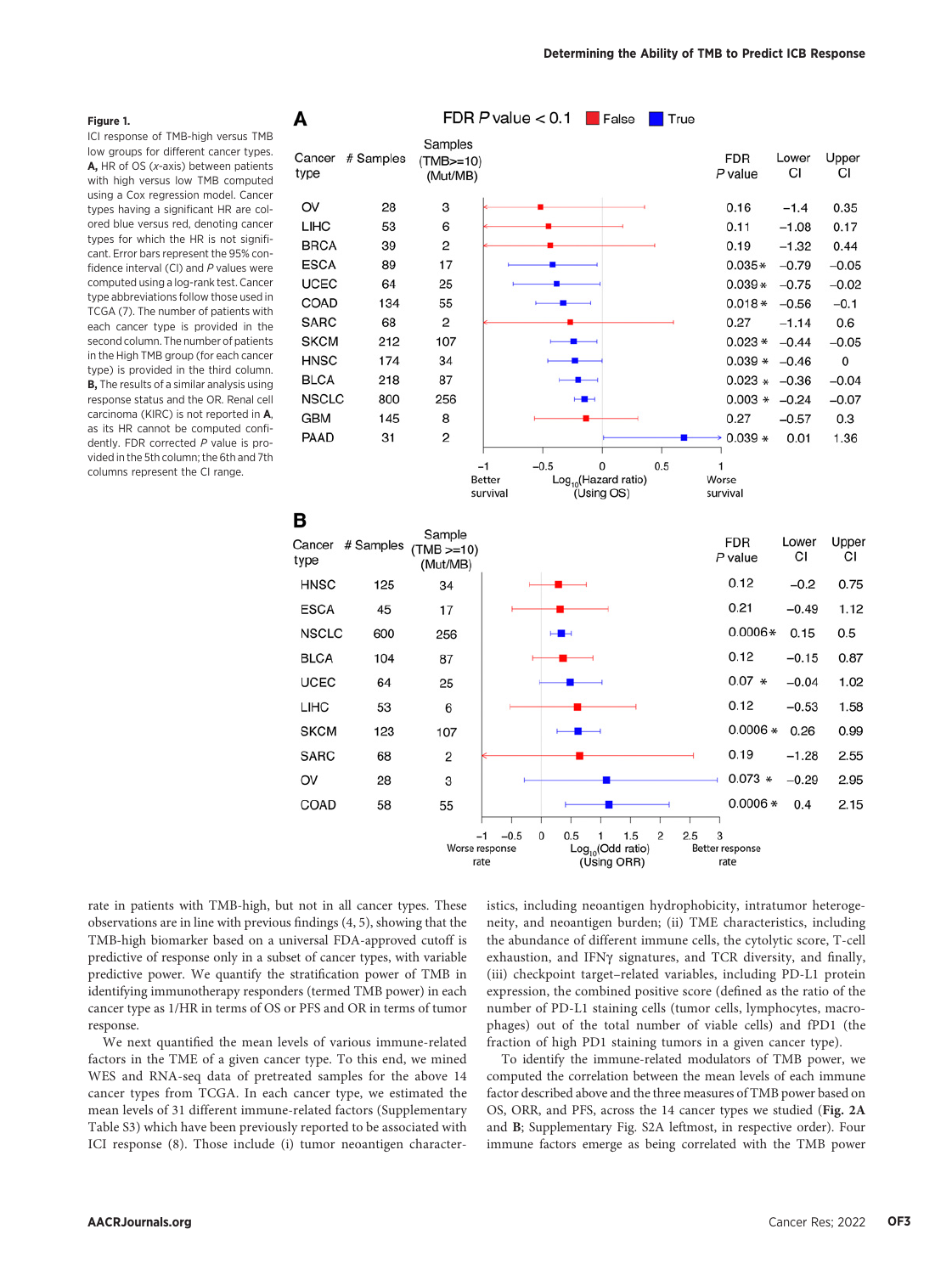

### Mean levels of modulator in a cancer type

#### Figure 2.

Immune modulators of TMB power. A. Correlation strength between TMB power based on OS and levels of immune-related factors across 14 cancer types, computed using Spearman Rho (x-axis). Green and red bars denote positive and negative modulators, respectively, and the intensity of the color denotes the strength of correlation. Significant correlations,  $, P < 0.05$ , and four highly correlated modulators are shown in bold. B, This analysis is repeated to identify modulators of TMB power based on tumor response status (ORR). C, The strength of correlation with TMB power using ORR ( $x$ -axis) and OS/PFS ( $y$ -axis) is provided for each modulator, where the top four are highlighted and labeled. The y-axis is the mean correlation strength of each modulator level with TMB power when OS and PFS are used across two cases—when all cancer types are used and when only cancer types with significant TMB power are used. D, Scatter plots show the relationship between the mean levels of each of the four top modifiers in a cancer type (x-axis) and the TMB power (in terms of OS). The best fit line is provided in blue, where the shaded region denotes a 95% confidence interval. Renal cell carcinoma (KIRC) is not reported in D, as its HR cannot be computed confidently.

for all three outcomes measures (Fig. 2C). Two modulators are positively correlated with the TMB power, including M1 macrophage levels (correlation strength with TMB power based on OS is Spearman  $\rho = 0.61$ ,  $P = 0.02$ ; Fig. 2D, top left) and tumor purity levels (Spearman  $\rho = 0.44$ ,  $P = 0.13$ ; Fig. 2D, top right). We termed them positive modulators. Two other modulators are negatively correlated with the TMB power (negative modulators), including the PDL1 combined positive score (Spearman  $\rho = -0.39$ ,  $P = 0.19$ ; Fig. 2D-bottom-left) and resting dendritic cells (Spearman Rho  $= -0.38, P = 0.21;$  Fig. 2Dbottom right). We note that the overall level of lymphocytes is not significantly associated with TMB power.

Repeating the above analysis using only cancer types with statistically significant HRs or ORs (Materials and Methods) yielded concordant findings, where the same four modulators are the topranked (Supplementary Fig. S2B and S2C). We next aimed to validate our top modulators in independent ICB cohorts. The largest publicly available cohort (12) has three cancer types (HNSC, head and neck squamous cell carcinoma; NSCLC; non-small cell lung cancer; SKCM, skin cutaneous melanoma) that can be analyzed to further test and validate the robustness of the top modulators identified on the basis of the MSKCC data (Supplementary Table S4). To perform this analysis, we merged the suitable data, overall comprising 341 patients (treated with anti–PD-1), with our initial MSKCC dataset and repeated with analysis. Reassuringly, we find that each of our top four modulators remains robustly top-ranked (Supplementary Fig. S3).

We next built a multivariate linear model predicting TMB power at a given cancer type based on the levels of the four top modulators identified above, assessing their aggregate predictive power in a leaveone-out cross-validation procedure. We built this model separately for all three measures of TMB power (OS, PFS, ORR). The models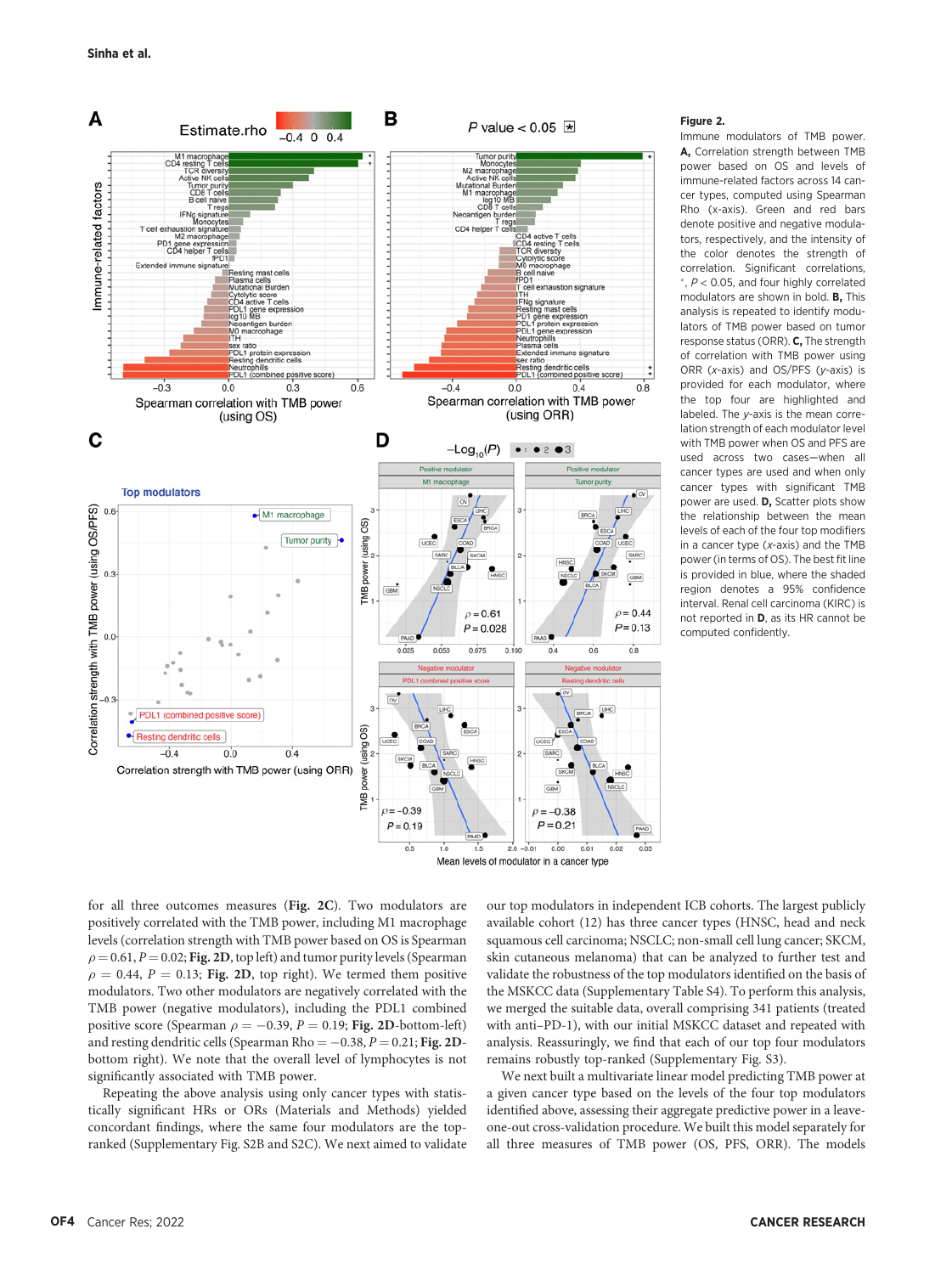#### Figure 3.

Predicting TMB power across cancer types. A, The correlation between observed TMB power (y-axis) and its predicted value is based on M1 macrophage and resting dendritic cell levels. The best fit line is provided in blue, where the shaded region denotes the 95% confidence interval. The Spearman correlation and significance are provided at the left top corner. B, Predicted TMB power using this model (y-axis) in 9 additional cancer types (x-axis), the blue dotted horizontal line shows the TMB power observed for NSCLC. C, The correlation between observed TMB power from the literature (y-axis) and its predicted value. The Spearman correlation and significance are provided at the left top corner.



Predicted TMB power (Using OS)

performing best TMB power computed using durable survival only used two features, M1 macrophage and resting dendritic cells levels predicting TMB power based on OS with a Spearman  $\rho = 0.76$ ,  $P = 0.0036$  (Fig. 3A; Supplementary Table S5). Adding the two remaining modulators does significantly not improve model performance. We note that liver hepatocellular carcinoma (LIHC) and SKCM are the cancer types where the immune modulators are not well able to predict the TMB power compared with the rest of the cancer types.

Using this two-feature linear model, we predicted the TMB power in 17 additional cancer types. These cancer types do not have publicly available TMB and ICI response data but their mean levels of M1 macrophage and resting dendritic cells could still of course be estimated from the TCGA cohort. We could confidently predict TMB power for 9 of these cancer types, where the two modulators' levels were within the interpolation range of the regression (Materials and Methods). Notably, in 8 of these, the predicted TMB power was greater than that observed for lung cancer, where TMB-high patients have been shown to have a higher response rate and median survival in large clinical trials (Fig. 3B; Supplementary Table S6; ref. 13). The topranked cancer types are TGCT (testicular germ cell tumors, TMB  $power = 2.95$ , two times higher than the TMB power observed in lung cancer), DLBC (lymphoid neoplasm diffuse large B-cell lymphoma, TMB power  $= 2.30, 1.6$  times higher than the TMB power observed for lung cancer) and CESC (cervical squamous cell carcinoma, TMB power  $= 2.26$ , 1.6 times higher than the TMB power observed for lung cancer). Among those, we think that cervical squamous cell carcinoma is probably the most interesting cancer type to further test the utility of TMB-high as a biomarker, as it has the highest overall immunotherapy response rate [20%, mined from (8)]. The distributions of the most significant modulators are plotted in Supplementary Fig. S4.

Testing these TMB power predictions, we performed a literature survey of all the immunotherapy clinical trials with TMB and response data of these nine cancer types. We were able to find such trials for five out of nine cancer types (MESO, CHOL, PRAD, STAD, CESC) and computed their observed TMB power. The correlation between the TMB power predicted via our model and the one observed in the literature is significant (Spearman Correlation =  $1, P = 0.017$ ; Fig. 3C; and Pearson correlation = 0.93,  $P = 0.02$ ). This testifies to the model's ability to order cancer types by the extent to which the model can predict their TMB power.

We next compared our model performance to the only previous published attempt to predict the TMB power (6). Their model is based on a single feature - the strength of correlation between the CD8 T-cells abundance and neoantigen burden in a cancer type (termed as the Neoantigen-CD8 correlation strength in our analysis). We first observed that the Neoantigen-CD8 correlation strength is not significantly correlated with TMB power computed using either OS, PFS, or ORR (Supplementary Fig. S5A–S5C) and the rank of our four modulators is higher than the Neoantigen-CD8 correlation strength in all these cases (Supplementary Fig. S5D). Testing their model on our data, we observed that the predictive performance of McGrail and colleagues's model is markedly lower than that of our model (it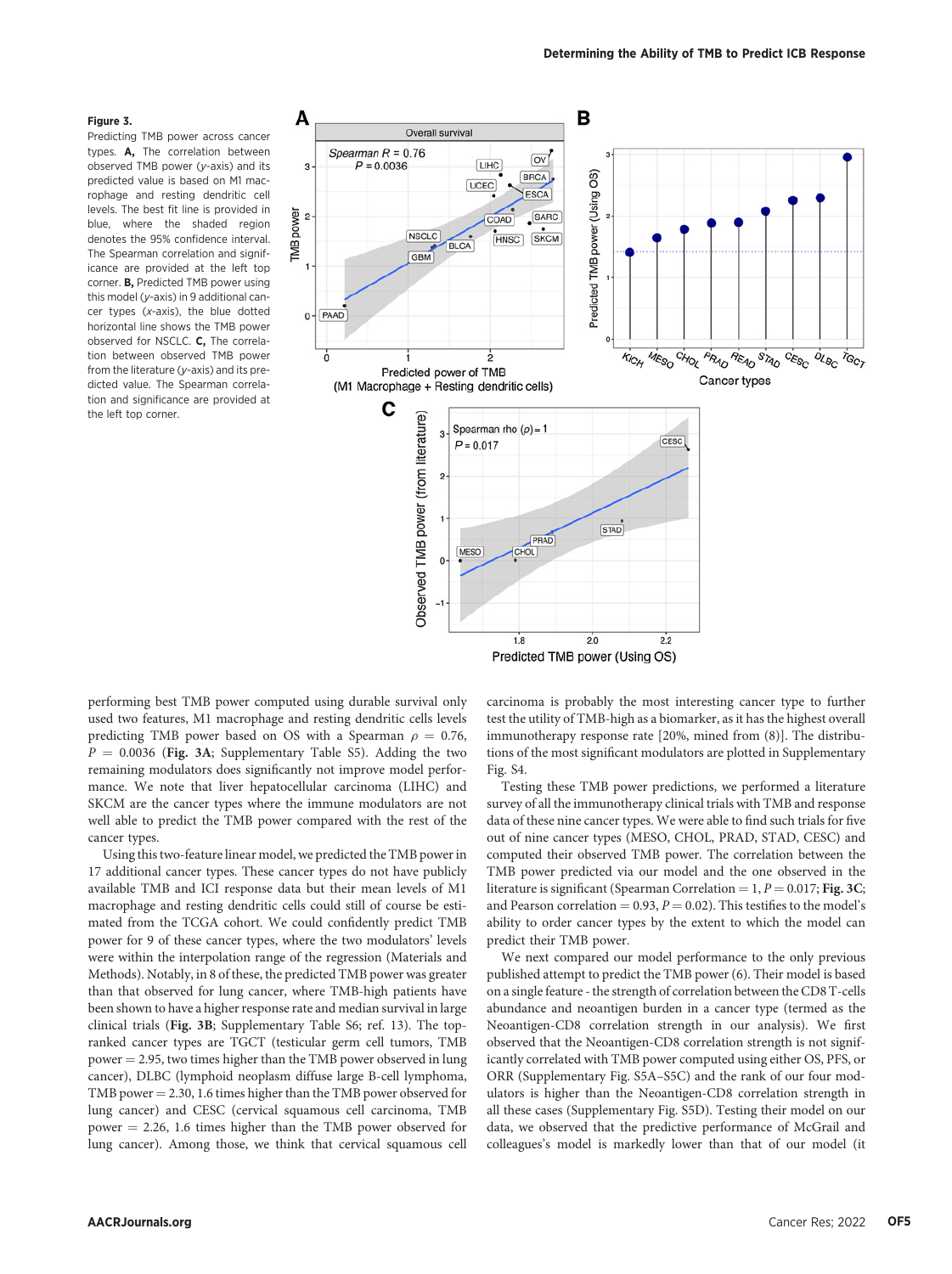achieves Spearman correlations between predicted and observed TMB power based on OS, ORR, and PFS of 0.07, 0.18, and –0.09, respectively, which are an order of magnitude lower than that of our model Supplementary Fig. S5E and S5F)." Furthermore, our model also showed better performance in a test set of five additional cancer types that are not used to build our model (Performances of our model and McGrail and colleague's model in Spearman Rho are 1 versus 0.7, respectively and Pearson correlation are 0.93 versus 0.6).

# Testing the robustness of our top modulators

We next test the robustness of our top modulators by repeating the identification process in a series of different contexts including (i) removing outliers, (ii) a different high-TMB cutoff, and (iii) only considering the same stage and patient sex distribution in both cohorts. We first repeated our analysis removing PAAD, an outlier in Fig. 2D, and observed concordant findings (Fig. 4A; Supplementary Fig. S6), We next repeated our analysis considering the top 20% percentile of patients as high-TMB and found that 3 of 4 of our top modulators are still among top-ranked (Fig. 4B; Supplementary Fig. S7). We next repeated our analysis by only considering TCGA patients' metastatic disease with the same proportion as that reported for the MSKCC cohort to consider comparable ICB-treated patients' disease stage in the two cohorts, MSKCC and TCGA (with same patients' sex distribution as well). We first note an overall consistent rank of all the modulators compared to the initial ranking (Spearman Rho  $= 0.44$ ,  $P < 0.08$ ). Among the two of our initial top modulators that can be computed in this cohort, our top negative modulator identified in the original analysis, the resting dendritic cell is among the top ones  $(rank = 2nd; Fig. 4C; Supplementary Fig. S8).$ 

Going beyond cancer types-levels, we next tested whether, within a cancer type, our modulators can stratify subgroups of patients' where high-TMB would be predictive of ICB response in four different cohorts (12, 14–17). We find that the predictive power of our modulators identified across cancer types does not translate to stratifying subgroups of patients that have distinct TMB power within a cancer type (Fig. 4D–F). Thus, the predictive power of the modulators of TMB power is quite analogous to that of TMB-high levels themselves, which while it is a strong determinant of response to immunotherapy across different cancer types, it is a much weaker determinant of response of individual patients within a given cancer type (18, 19).



#### Figure 4.

Testing the robustness of top modulators in different contexts. A, The strength of correlation with TMB power using ORR (x-axis) and OS/PFS (y-axis) is provided for each modulator, where the green text (highlighted and labeled) represent the positive modulators identified using our initial pipeline and the red text (highlighted and labeled) represents the negative modulators when we repeat the analysis after removing outliers (pancreatic cancer). B and C, Shows the results when repeating the analysis using different cut-off points of TMB-high (TMB-high ≥ 20 percentile) in each cancer type (B), and similarly, when the analysis is repeated after only considering the same stage and patient's sex distributions in both cohorts (C). D-F, The difference in TMB power between subgroups within a cancer type based on high versus low levels (top vs. bottom 50% quantile) of the top modulators: M1 macrophage and resting dendritic cell, in melanoma, Liu and colleagues (D; ref. 14), melanoma, Riaz and colleagues (E; ref. 15), and bladder cancer, Mariathasan and colleagues (F; ref. 16). The TMB power is not shown for a melanoma, Hugo and colleagues (17), as the Cox regression did not converge.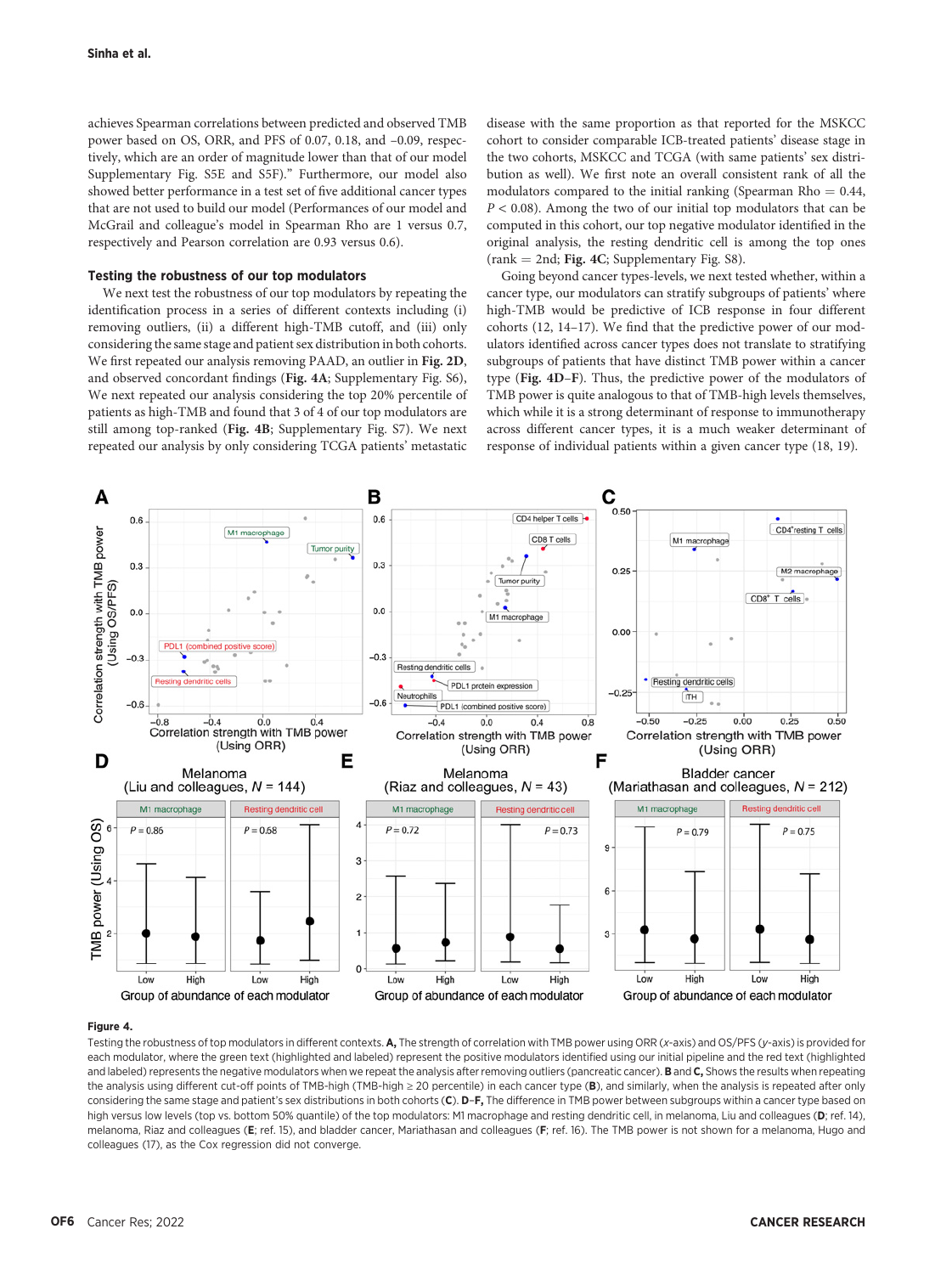We identified two key immune-related factors whose levels are associated with the ability of TMB-high biomarkers to stratify immunotherapy responders. Specifically, we find that high levels of M1 macrophages and low resting dendritic cells are predictive of cancer types with high TMB power. Aligned with these findings, M1 macrophages have been reported to provide an antitumor environment by fostering an inflammation response against tumor activating CD8 T cells, and thus their higher levels would likely augment the response to immunotherapy (20). In contrast, resting dendritic cells provide a protumor environment by inducing tolerance to tumor antigens via inducing T cell death or an anergic state (long-term inactivated state) or suboptimal priming, and thus their higher levels would likely suppress the response to immunotherapy (21, 22). Our approach leverages existing data to (i) prioritize cancer indications for trials that investigate whether TMB is an effective biomarker in a new, yet unexplored or under-explored, cancer types (ii) how TMB might be combined with other variables to arrive at a more predictive biomarker of this latter task.

One limitation of our study is that our analysis is based on immune factors computed by deconvolution of bulk tumor data, which even though now being an accepted practice employed in many studies, only reflects estimations of different cell populations in the TME. Second, we should note that our analysis combined data on patients receiving different formulations of anti-PD1 and anti-PDL1 (aiming to increase the statistical power of the analysis), whereas the FDA has approved to date, only the usage of a high-TMB biomarker for the treatment of pembrolizumab, a specific anti-PD1. Consequently, we expect that our results would be further refined as single cell-based measurements of immune cells abundance and activity in different cancer types are computed, including the application of recently developed expression deconvolution software tools to obtain a better estimation of TME immune factors in each cancer type (9, 23).

We note that the three related measures of mutation counts, log10 (MB), mutational burden, and neoantigen burden are correlated. While two of these pairs are strongly correlated but not entirely so

### References

- 1. Jardim DL, Goodman A, de Melo Gagliato D, Kurzrock R. The challenges of tumor mutational burden as an immunotherapy biomarker. Cancer Cell 2021; 39:154–73.
- 2. Marabelle A, Fakih M, Lopez J, Shah M, Shapira-Frommer R, Nakagawa K, et al. Association of tumor mutational burden with outcomes in patients with advanced solid tumors treated with pembrolizumab: prospective biomarker analysis of the multicohort, open-label, phase II KEYNOTE-158 study. Lancet Oncol 2020;21:1353–65.
- 3. U.S. Food and Drug Administration. FDA approves pembrolizumab for adults and children with TMB-H solid tumors. News release. FDA. June 17, 2020. Available from: [https://bit.ly/30QEt40.](https://bit.ly/30QEt40)
- 4. Samstein RM, Lee CH, Shoushtari AN, Hellmann MD, Shen R, Janjigian YY, et al. Tumor mutational load predicts survival after immunotherapy across multiple cancer types. Nat Genet 2019;51:202–6.
- 5. Valero C, Lee M, Hoen D, Zehir A, Berger MF, Seshan VE, et al. Response rates to anti–PD-1 immunotherapy in microsatellite-stable solid tumors with 10 or more mutations per megabase. JAMA Oncol 2021;75: 739–43.
- 6. McGrail DJ, Pilié PG, Rashid NU, Voorwerk L, Slagter M, Kok M, et al. High tumor mutation burden fails to predict immune checkpoint blockade response across all cancer types. Ann Oncol 2021;32:661–72.
- 7. Hoadley KA, Yau C, Hinoue T, Wolf DM, Lazar AJ, Drill E, et al. Cell-of-origin patterns dominate the molecular classification of 10,000 tumors from 33 types of cancer. Cell 2018;173:291–304.

(Spearman correlation between log10 MB and Mutational Burden: 0.81, log10 MB, and Neoantigen Burden: 0.79), the correlation between Mutational Burden and Neoantigen Burden is indeed almost perfect (Spearman Rho  $= 0.99$ ).

### Authors' Disclosures

S. Sinha reports other support from NCI-UMD Partnership for Integrative Cancer Research Program during the conduct of the study. C. Valero reports grants from Fundación Alfonso Martín Escudero and grants from NIH - Cancer Center Support Grant P30 CA008748 during the conduct of the study. K. Litchfield reports personal fees from Roche Tissue Diagnostics; grants from CRUK TDL/Ono/LifeArc alliance; and personal fees from Monopteros Therapeutics outside the submitted work; in addition, K. Litchfield has a patent for Indel burden and CPI response pending. T.A. Chan reports grants from PGDx, Pfizer, Varian; grants and personal fees from Illumina, Nysnobio; and grants and personal fees from AstraZeneca during the conduct of the study; in addition, T.A. Chan has a patent for Use of TMB as biomarker pending. L. Morris reports a patent for Application US 2019/0092864/A1 pending to PGDx. No disclosures were reported by the other authors.

# Authors' Contributions

N. Sinha: Conceptualization, data curation, software, formal analysis, validation, visualization, methodology, writing–original draft, project administration, writing– review and editing. S. Sinha: Conceptualization, data curation, software, formal analysis, supervision, validation, visualization, methodology, writing–original draft, project administration. C. Valero: Resources, writing-original draft. A.A. Schäffer: Formal analysis, supervision, writing–original draft. K. Aldape: Writing–original draft. K. Litchfield: Resources. T.A. Chan: Resources. L.G.T. Morris: Resources, writing–review and editing. E. Ruppin: Conceptualization, supervision, writing– original draft, project administration, writing–review and editing.

## Acknowledgments

This research used the computational resources of the NIH HPC Biowulf cluster ([http://hpc.nih.gov\)](http://hpc.nih.gov). This research was supported by the Intramural Research Program of the NIH, NCI, by Fundación Alfonso Martín Escudero (to C. Valero) and the NIH Cancer Center Support Grant P30 CA008748. S. Sinha is supported by the NCI-UMD Partnership for Integrative Cancer Research Program. L.G.T. Morris is supported by the NIH R01 DE027738 grant.

Received August 4, 2021; revised December 12, 2021; accepted April 1, 2022; published first April 6, 2022.

- 8. Lee JS, Ruppin E. Multiomics prediction of response rates to therapies to inhibit programmed cell death 1 and programmed cell death 1 ligand 1. JAMA Oncol 2019;5:1614–8.
- 9. Newman AM, Steen CB, Liu CL, Gentles AJ, Chaudhuri AA, Scherer F, et al. Determining cell type abundance and expression from bulk tissues with digital cytometry. Nat Biotechnol 2019;37:773–82.
- 10. Valero C, Lee M, Hoen D, Weiss K, Kelly DW, Adusumilli PS, et al. Pretreatment neutrophil-to-lymphocyte ratio and mutational burden as biomarkers of tumor response to immune checkpoint inhibitors. Nat Comm 2021;12:729.
- 11. Valero C, Lee M, Hoen D, Wang J, Nadeem Z, Patel N, et al. The association between tumor mutational burden and prognosis is dependent on treatment context. Nat Genet 2021;53:11–15.
- 12. Litchfield K, Reading JL, Puttick C, Thakkar K, Abbosh C, Bentham R, et al. Meta-analysis of tumor- and T-cell–intrinsic mechanisms of sensitization to checkpoint inhibition. Cell 2021;184:596–614.
- 13. Chan TA, Yarchoan M, Jaffee E, Swanton C, Quezada SA, Stenzinger A, et al. Development of tumor mutation burden as an immunotherapy biomarker: utility for the oncology clinic. Ann Oncol 2019;30:44–56.
- 14. Liu D, Schilling B, Liu D, Sucker A, Livingstone E, Jerby-Arnon L, et al. Integrative molecular and clinical modeling of clinical outcomes to PD1 blockade in patients with metastatic melanoma. Nat Med 2019;25:1916–27.
- 15. Riaz N, Havel II, Makarov V, Desrichard A, Urba WJ, Sims JS, et al. Tumor and microenvironment evolution during immunotherapy with nivolumab. Cell 2017;171:934–49.